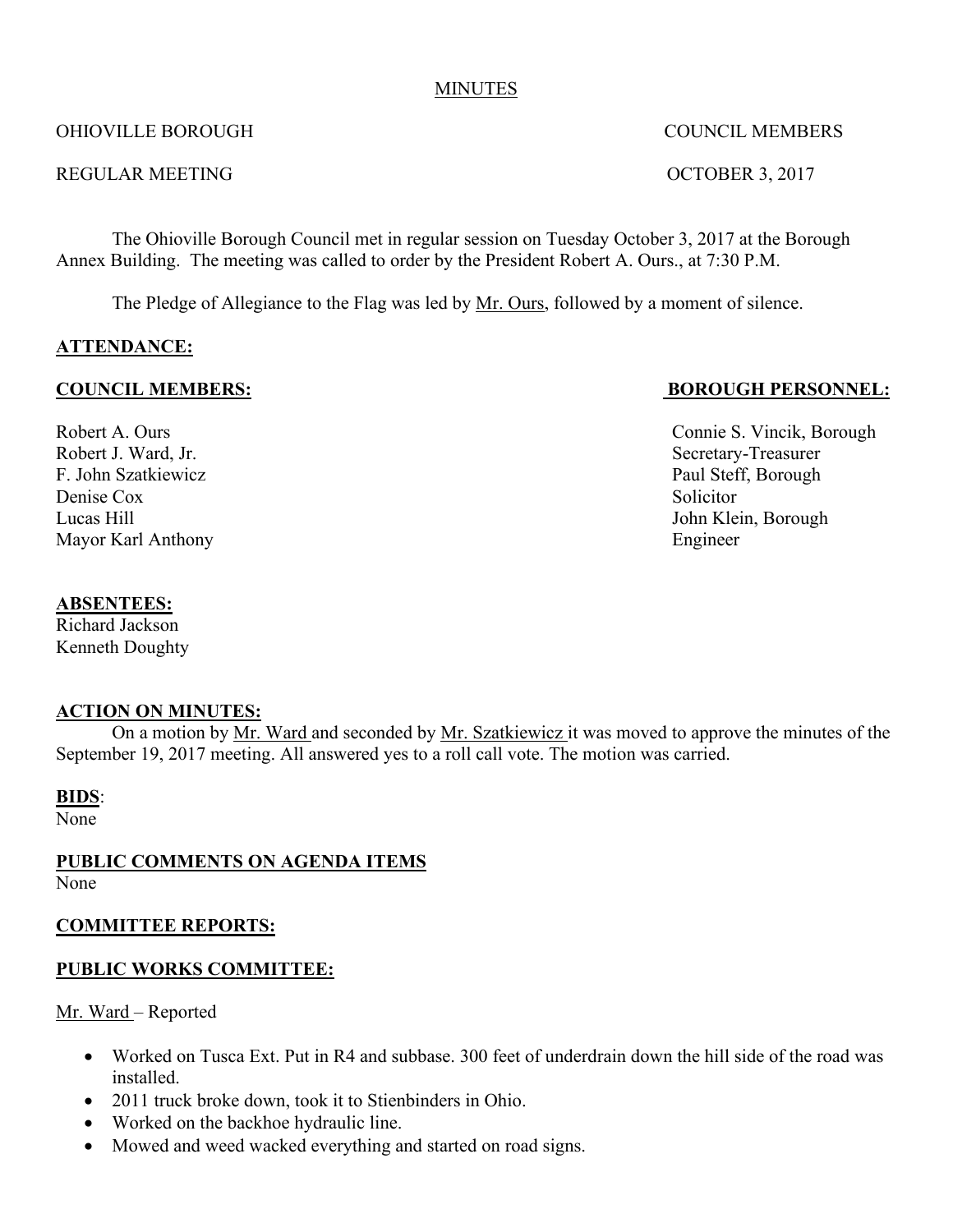- Cleaned the pavilion twice.
- Washed old car and 2012 truck.
- Fixed pump on heater and air conditioner for road and police departments.
- We need 1 air brake chamber for 2005 truck.

#### **FINANCE / OFFICE COMMITTEE:**

Office and Equipment Committee – Mr. Ours – Stated that we received notice that the Borough employee health insurance will not increase for 2018.

#### **LEGISLATIVE COMMITTEE:**

Legislative Committee – Mr. Szatkiewicz – No Report

## **PUBLIC UTILITIES COMMITTEE:**

Public Utilities Committee - Mr. Doughty – No Report

## **PUBLIC SAFETY COMMITTEE:**

Fire Committee – Ms. Cox – No Report

Police Committee – Ms. Cox – Discussed purchasing tires for # 220.

#### **MOTION TO PURCHASE FOUR TIRES FROM CRAWFORD TIRE IN THE AMOUNT OF \$585.80:**

On a motion by Ms. Cox and seconded by Mr. Ward it was moved to purchase four tires from Crawford Tire in the amount of \$585.80. All answered yes to a roll call vote. The motion was carried.

## **RECREATION COMMITTEE:**

Recreation Committee – Mr. Hill– stated that he is going to purchase some stain for the parks. Mr. Ward stated that the docks will stay in until after the catfish tournament is over at the end of October. Mr. Szatkiewicz mentioned that we should consider hosting a trunk or treat along with a small parade next year instead of the traditional trick or treat.

#### **REPORTS OF OFFICERS**:

Mayor – Reported

| Miles Patrolled on #220      | Ending: 105,037 | 3,504 Miles Patrolled |
|------------------------------|-----------------|-----------------------|
| Miles Patrolled on #221      | Ending: 52,717  | 20 Miles Patrolled    |
| Miles Patrolled on #222      | Ending: 13,853  | 2,281 Miles Patrolled |
| <b>Total Miles Patrolled</b> | 5,805           |                       |

Total Gallons of Gasoline Purchased: 347.2

 Calls for Service Answered Misdemeanor 3 Traffic Accidents Traffic Citations Issued Traffic Warnings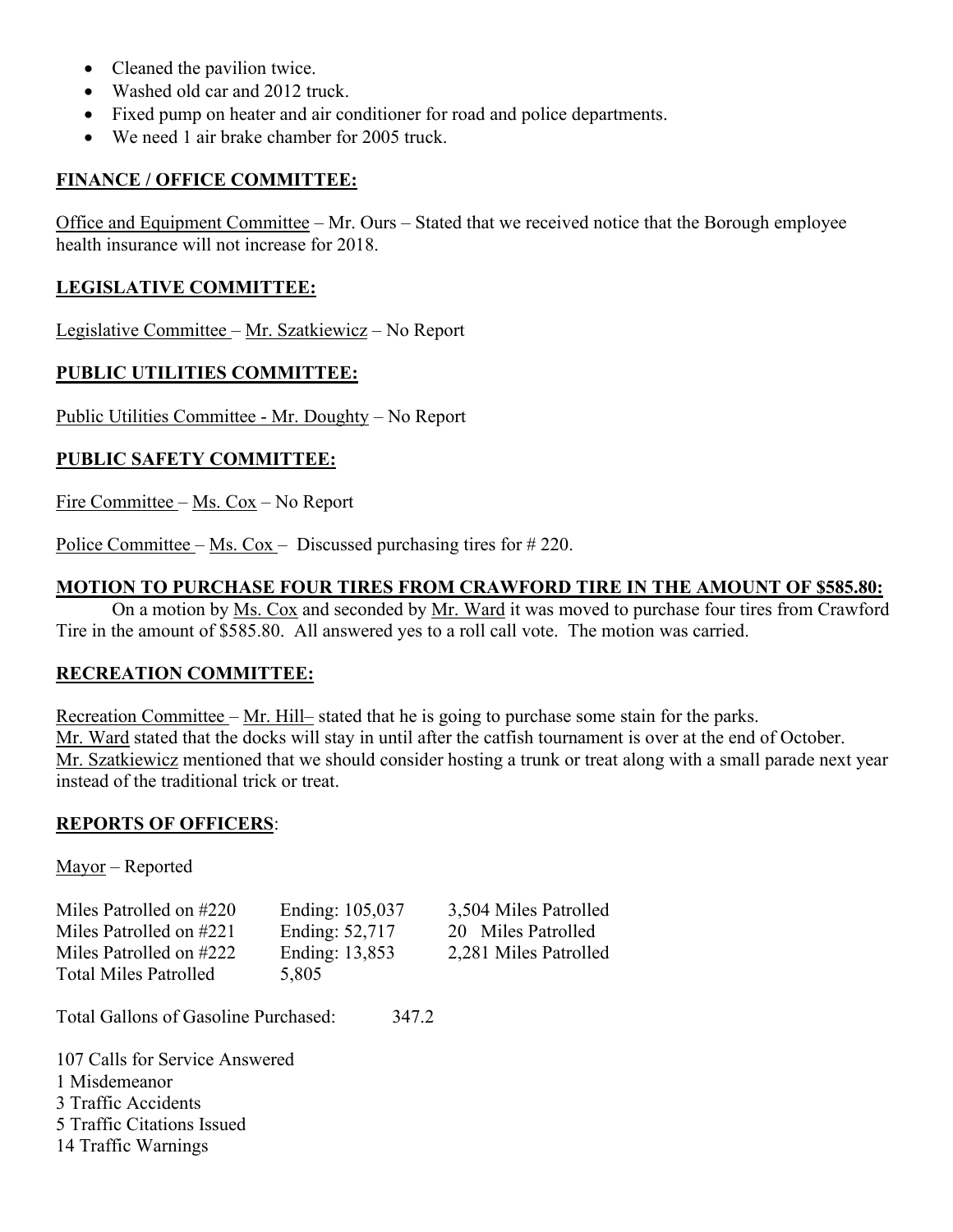3 Criminal Investigations Conducted 1 DUI 2 Summary drug arrests 2 non-traffic citations

Secretary – No Report

Treasurer – No Report

Planning Commission – No Report

Emergency Coordinator – No Report

Borough Solicitor – Discussed having conversations regarding the Pinehurst Development with the Engineer.

Borough Engineer – Regarding the drainage problem on Westwood. The Engineer has spoken to the appropriate person from Pen-Dot and he is looking into the issue. Regarding the IMA, he still has not heard back from Midland.

Sewage Enforcement Officer – No Report

Tax Collector – No Report

**UNFINISHED BUSINESS:** - None at this time.

**ACTION ON BILLS**: No Bills at this time.

**ORDINANCES OR RESOLUTIONS:** None at this time

**APPROVAL OF PLANS:** None at this time.

**COMMUNICATIONS:** We received an invitation from The Grange regarding their 110<sup>th</sup> Anniversary party. October 16, 2017 at 7:00 pm.

**NEW BUSINESS**: None at this time.

**ACTION ON COMMUNICATIONS:** None at this time.

**AWARDING OF BIDS:** None at this time.

## **PUBLIC COMMENT:**

Larry Mason 124 Daniels Dr: Mr. Mason was in attendance to thank Council for clearing a path at the park. He also asked for all to slow down their speeds at the park, and asked for the Police to carry Narcan.

Nick Bratich Tuscarawas Rd.: Mr. Bratich was in attendance to thank the Borough for awarding him the work to fix the Police Department sign.